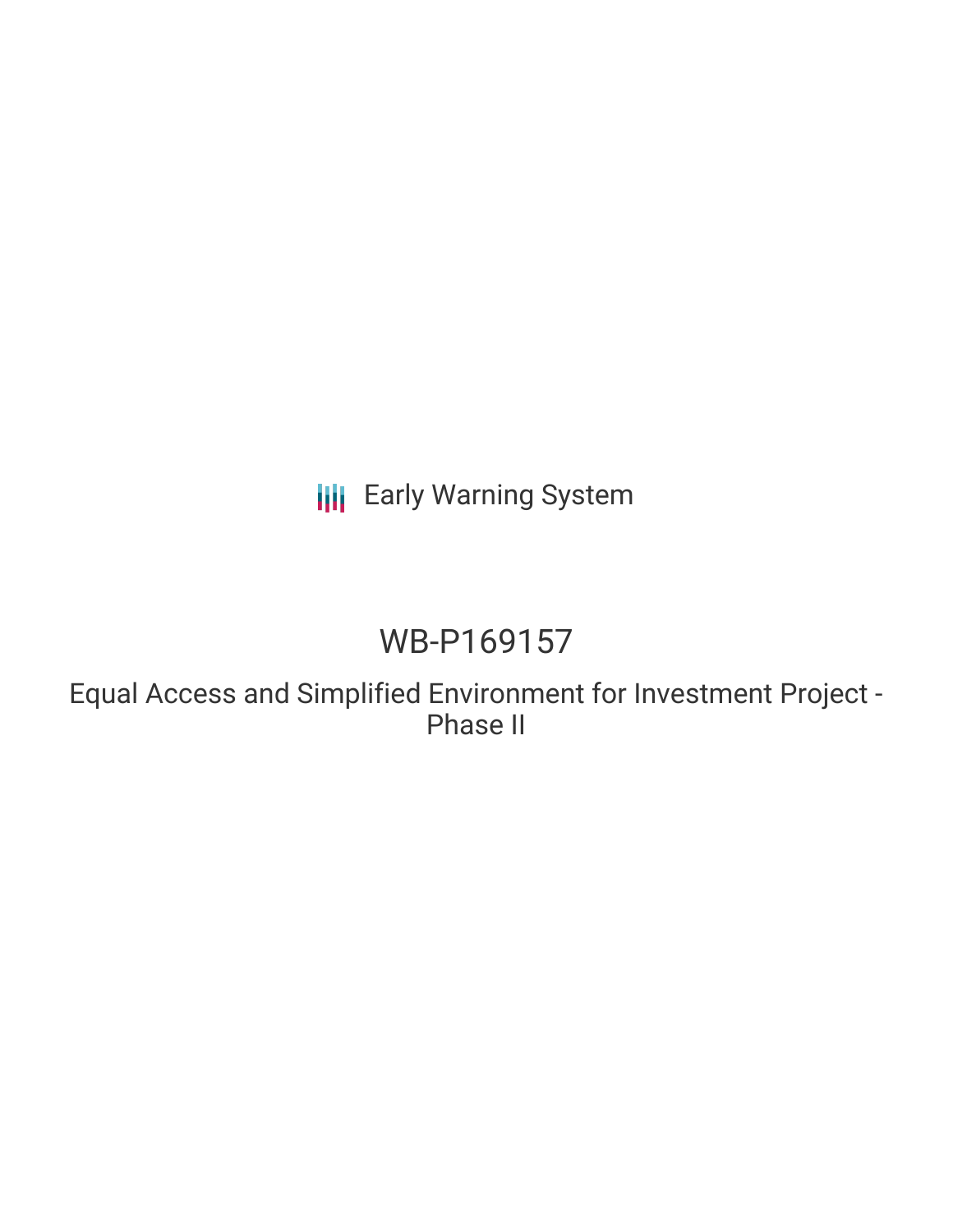

# 冊

## Early Warning System Equal Access and Simplified Environment for Investment Project - Phase II

#### **Quick Facts**

| <b>Countries</b>              | Egypt                    |
|-------------------------------|--------------------------|
| <b>Financial Institutions</b> | World Bank (WB)          |
| <b>Status</b>                 | Proposed                 |
| <b>Bank Risk Rating</b>       | U                        |
| <b>Voting Date</b>            | 2019-01-21               |
| <b>Borrower</b>               | Government of Egypt      |
| <b>Sectors</b>                | Law and Government       |
| <b>Investment Type(s)</b>     | <b>Advisory Services</b> |
| <b>Project Cost (USD)</b>     | $$1.75$ million          |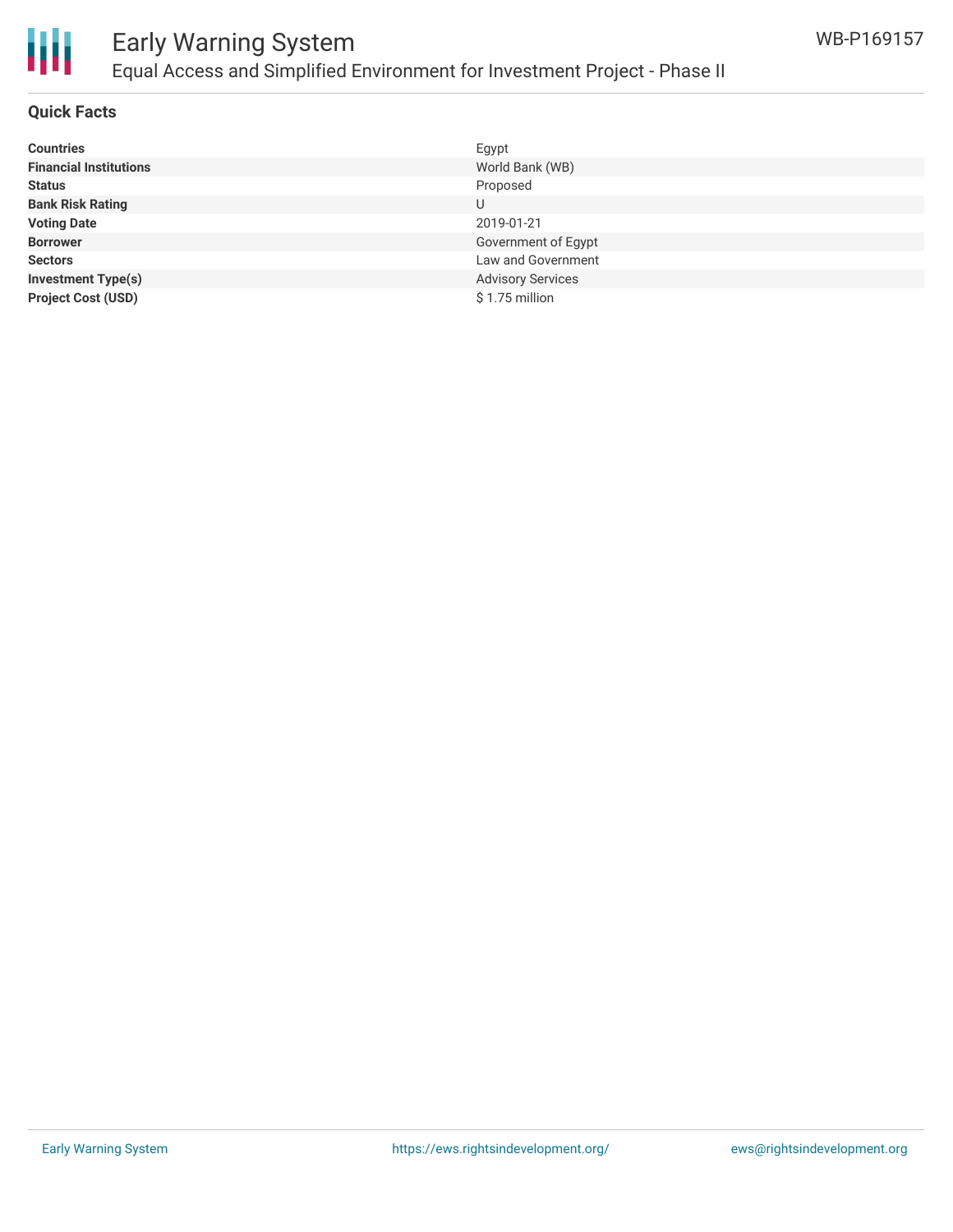

#### **Project Description**

According to bank documents, the objective of the project is to improve the regulatory environment for investors through simplified licensing and transparent industrial land allocation processes.

The Additional Financing (AF) will scale-up activities being implemented under the Component 1 "Facilitating Accessible and Transparent Investor Services (GAFI)" of the parent project. The AF remains fully aligned with the Country Partnership Framework (CPF) and Systematic Country Diagnostic (SCD) overarching goals of promoting a private sector led job creation agenda and inclusive growth. The details of activities to be supported through this AF are described below:

- 1. Activity 1: Supporting the Role of Investor Service Center (ISC) as the National Platform for Business Registration The AF aims to strengthen GAFI's role, in line with the new Investment Law, as the main business entry point for all sorts of companies and the "one window" for providing certain licensing and permits activities to investors. This requires the development of a comprehensive and functional digital system to mainstream business procedures, connect the central and subnational levels, facilitate easy access to the system in all geographical areas and adopt international successful practices in provision of government services.
- 2. Activity 2: Expanding Digital Transformation in GAFI The parent project assists GAFI in establishing an online portal and in providing electronic services to investors through the Investors Service Center. Further developments are needed to efficiently manage investment data, expand investors' online services and connect affiliate entities to the digital network, which will be supported through the AF.
- 3. Activity 3: Sustaining Reforms through Enhancing Human and Organizational Capacities The AF will support the sustainability of reform outcomes through a comprehensive strategy targeting organizational and human competencies. This will be guided by international successful practices in improving managing institutional change, as well as the lessons learnt from the parent project capacity building activities that emphasize the value of developing a strategic approach to strengthening human capacities.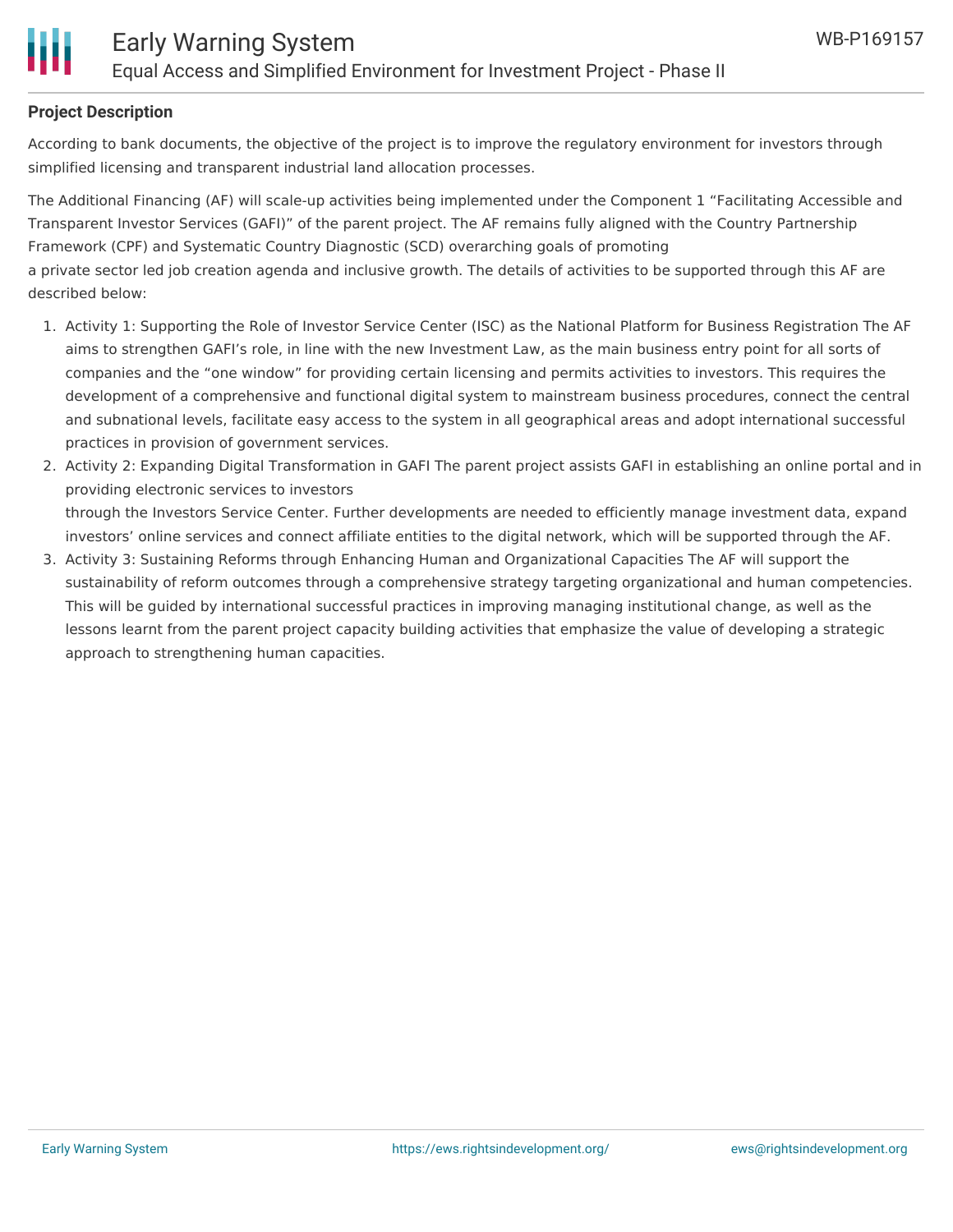

## Early Warning System Equal Access and Simplified Environment for Investment Project - Phase II

#### **Investment Description**

World Bank (WB)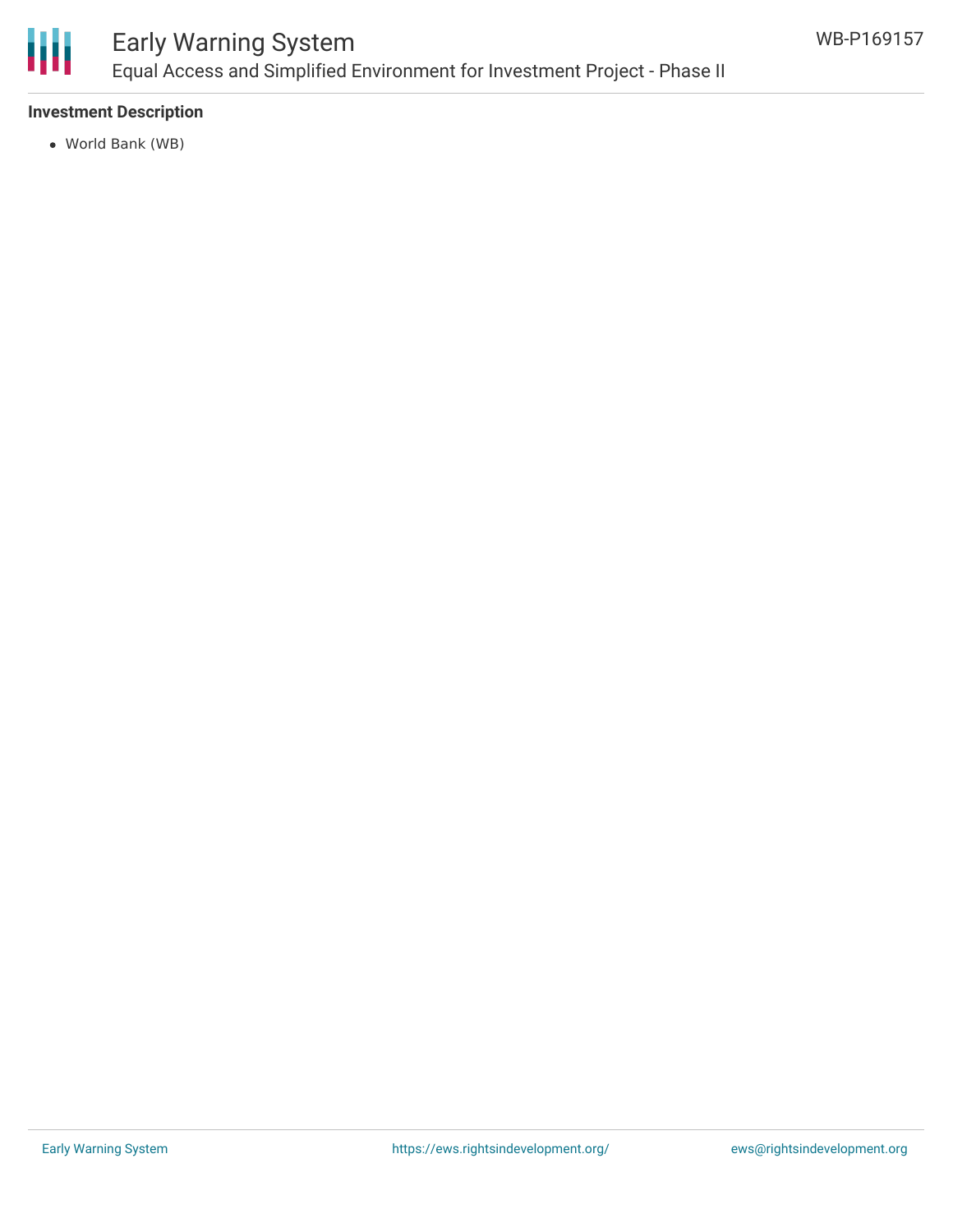

#### **Contact Information**

World Bank: Andrei Mikhnev Head

#### **Borrower:**

Ministry of International Cooperation and Investment/General Authority for Investment Sahar Nasr Minister [snasr@moic.gov.eg](mailto:snasr@moic.gov.eg)

Industrial Development Authority Eng. Ahmed Abdel Razek Chairman [ahmed.abdelrazek@ida.gov.eg](mailto:ahmed.abdelrazek@ida.gov.eg)

#### **Implementing Agency:**

General Authority for Investment and Free Zones

#### **ACCOUNTABILITY MECHANISM OF WORLD BANK**

The World Bank Inspection Panel is the independent complaint mechanism and fact-finding body for people who believe they are likely to be, or have been, adversely affected by a World Bank-financed project. If you submit a complaint to the Inspection Panel, they may investigate to assess whether the World Bank is following its own policies and procedures for preventing harm to people or the environment. You can contact the Inspection Panel or submit a complaint by emailing ipanel@worldbank.org. You can learn more about the Inspection Panel and how to file a complaint at: http://ewebapps.worldbank.org/apps/ip/Pages/Home.aspx.